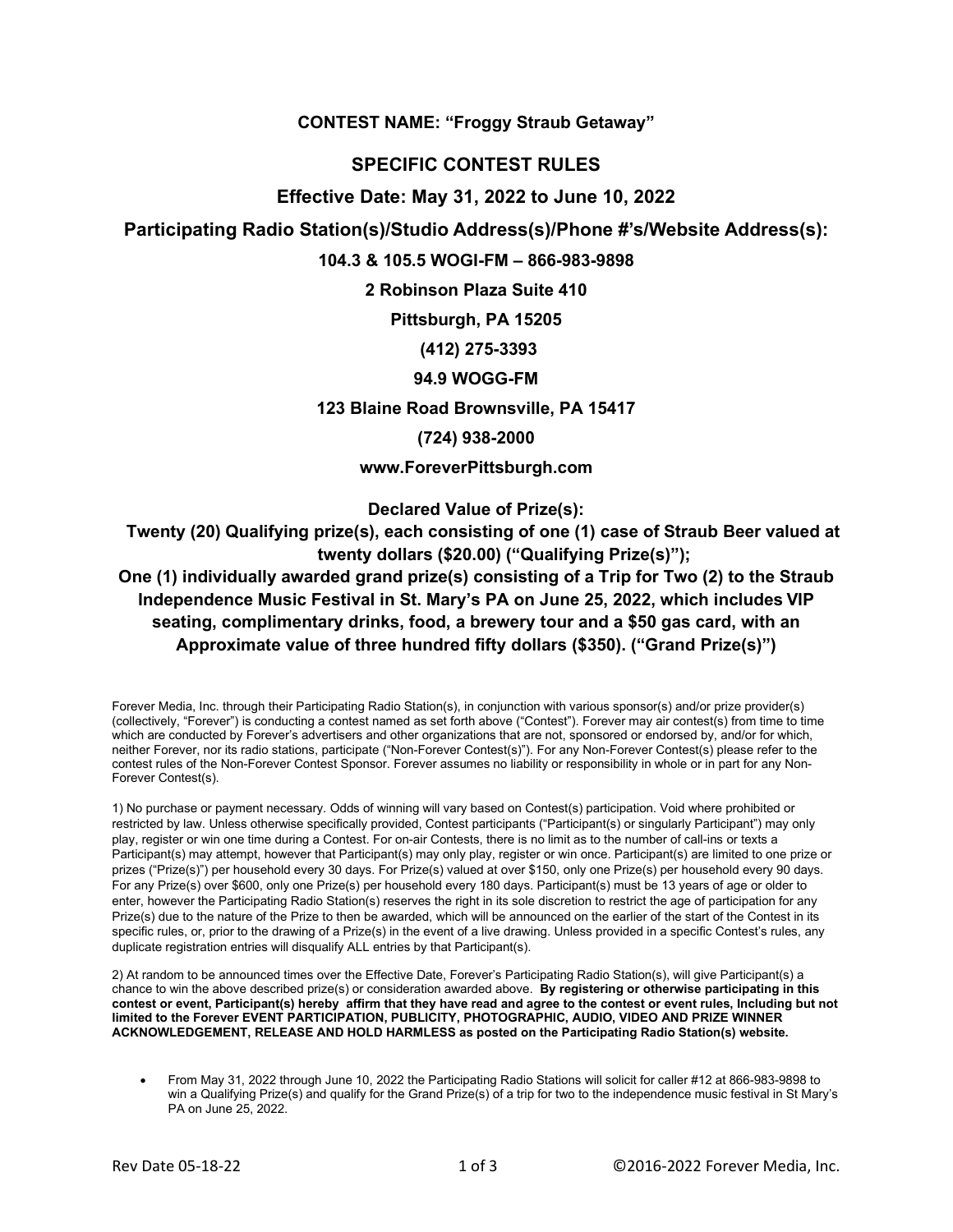- Forever will choose One (1) Grand Prize(s) winner(s) from all Qualifying Prize(s) Winner(s) and will announce the Grand Prize(s) winner on air and post to the Participating Radio Station(s) social media outlets on Friday, June 10, 2022 in the 4:00pm hour.
- Event contingent on and subject to any and all Sponsor Location/Venue COVID 19 rules and regulations in place at the time of the Event.
- Must be 21 years of age or older to enter and must possess a valid State issued Driver's License or State issued Identification Card to be a Participant and to pick up the Prize(s).
- Winning Participant(s) will be announced on the air and/or on the Participating Radio Station(s) website and/or will be notified by the preferred phone number or email provided by the Participant(s) in the event of a registration.
- Winners are responsible for completing all required paperwork concerning the delivery of their Prize(s). Including but not limited to the Forever EVENT PARTICIPATION, PUBLICITY, PHOTOGRAPHIC, AUDIO, VIDEO AND PRIZE WINNER ACKNOWLEDGEMENT, RELEASE AND HOLD HARMLESS as posted on the Participating Radio Station(s) website. Prize(s) winners are responsible for any additional expenses beyond the specifics detailed such as transportation to and from the event and parking fees to the venue.
- Prize(s) may be time sensitive. Unless otherwise notified by the Participating Radio Station(s), winner(s) must pick up their Prize(s) on the earlier of: (i) noon two (2) business days prior to the date of a time specific contest, concert, or event, or (ii) thirty (30) days from the Prize(s) award. Proper photo ID will be required to pick up a Prize(s) at the Participating Radio Station(s) or, in the event that a specific Prize(s) must be picked up at a venue will call window, proper Photo ID for that Winner will be required. Winners are hereby advised and acknowledge that Event admission Prize(s) may be issued by the Prize(s) Event Venue in e-ticket or other electronic delivery form, which would require Winners to supply a valid email address to Forever in advance. Winners are responsible for notifying Forever of their receipt of any electronic tickets and agrees to hold Forever harmless from and any all claims regarding the electronic transmittal of any Venue electronic ticket failure or discrepancy.
- If any concert or event is cancelled, no other Prize(s) will be substituted.
- Prize(s) encompassing Restaurant gift certificate(s) have no cash value and may have redemption restrictions such as not being redeemable for purchase of alcohol and/or the gratuity. All restaurant gift certificates Prize(s) Winners are responsible for confirming with the particular restaurant gift certificate venue regarding any restrictions prior to use.
- Winners are responsible for completing all required paperwork concerning the delivery of their Prize(s). Any Forever Contest(s) winner who during the course of a calendar year wins more than \$600 in prizes in the aggregate from Forever and/or a participating Vendor or Sponsor for those Contest(s) will receive an IRS Form 1099 from Forever, or as otherwise specifically provided in the rules for that Contest.
- **Prize(s) that might include either a specific or random prize that includes the award of event tickets to a concert venue or other event ("Event") may have varying de minimus declared values that exceed the \$200 Declared Value of Prize(s). In addition, this type of Event may also include a meet and greet and/or backstage pass and/or VIP opportunity on a case-by-case basis. If a meet and greet, backstage pass opportunity is available for a particular Event it will be announced in advance of that Event, and the value of the meet and greet and/or backstage pass will be declared at 150% of the base floor premium seat and included as an add on to the per ticket value ("Prize(s)").**
- All Contest Participant(s) are also advised that any Prize(s) for a particular Forever Contest may be supplied by a Record Label, Event Promoter, or other type Sponsor ("Prize(s) Provider"). In such case where the Prize(s) Provider is not a traditional over the air advertiser, the Participating Radio Stations will advise such over the air, during the contest at random times.
- The Forever Participating Radio Station(s) may from time to time work in conjunction with artists, concert promoters and various venues throughout our listening area to provide contestants the opportunity to win tickets and sometimes meet performers or personalities backstage and/or communicate with the performers or personalities via internet or social media as part of a contest or promotion. In such case, the Participating Radio Station(s) will be notified not later than 24 hours prior to the event where possible. This opportunity is at all times subject to the sole discretion of the performer and the controlling venue or the Participating Radio Station(s) and subject to change at any time. With this in mind, there may be situations where the Forever Participating Radio Station(s) and the promoter and/or the venue cannot be held liable for, including but not limited to: changes to the time, place, method, procedure, acts of god, technical or logistical difficulties or cancellation of the event and or applicable interface with the performer or personality interface sessions at any time. In all cases of performer or personality interface, Winner(s) are responsible for arriving or being available for the interface at the predetermined time and may not be intoxicated or under the influence of any substance, Winners that miss the predetermined time or are visibly impaired or act in appropriately as, determined in the sole discretion of the performer, and/or personality, and/or any Forever Media employee and/or artist management at their sole discretion, will forfeit their ability to interface with the artist or performer and will not be awarded any prize substitution or other compensation of any kind.